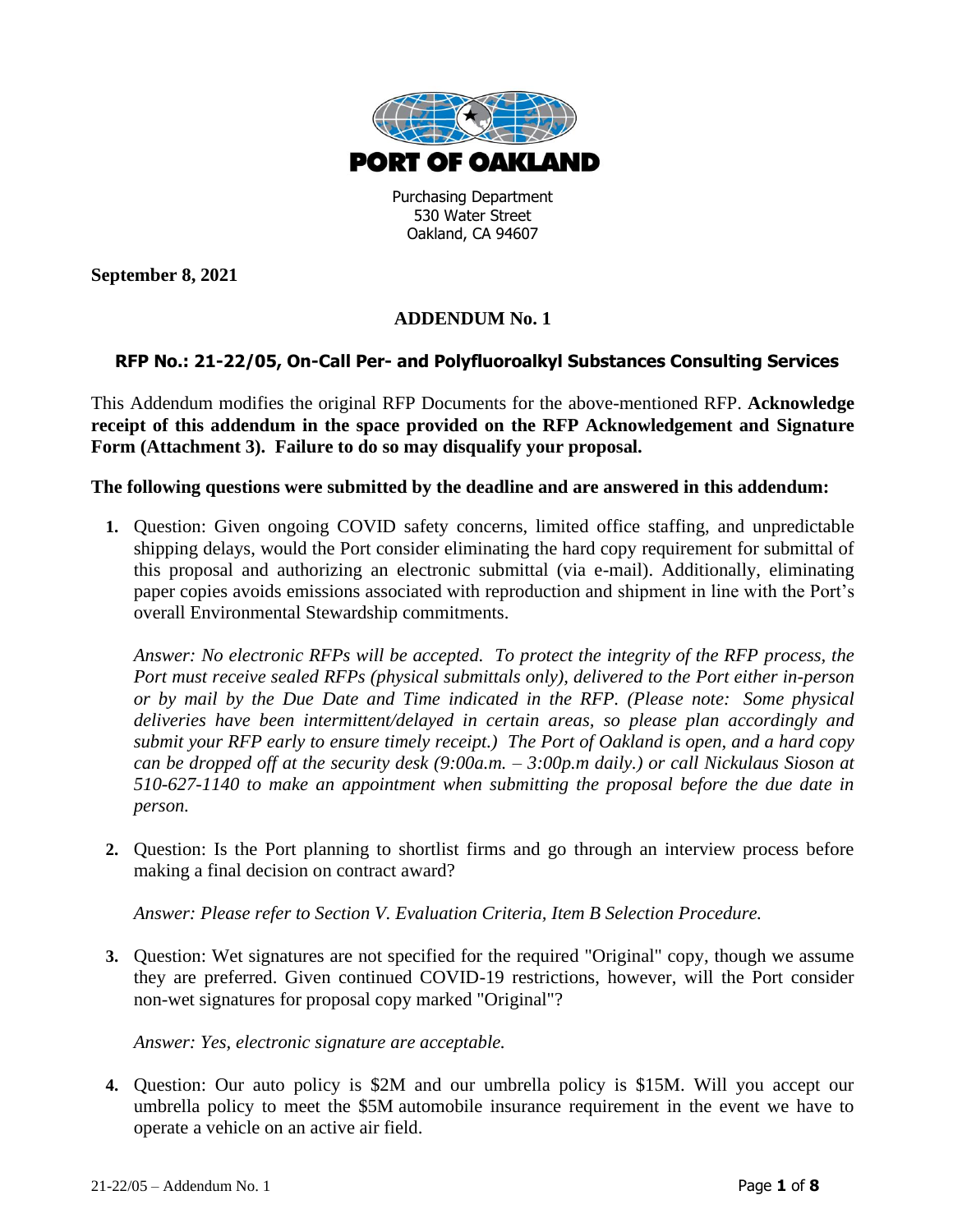*Answer: Yes. Umbrella policy must strictly follow form and conform to all the requirements set forth in the Agreement for automobile liability including but not limited to requirements to waive subrogation, include additional insureds, and pay claims on a primary non-contributory basis.*

**5.** Question For Submission Requirement 5 / Attachment 4, is the Port asking bidders to provide the fee they would charge on subcontracted services (i.e., subcontractor markup), or is the Port asking for actual rates for those services (e.g., unit cost of laboratory analyses, daily or other unit costing for drilling services).

*Answer: The fee schedule should include actual rates and actual markup for subcontracted services. You may attach additional sheets if necessary, to include any proposed fee schedules and/or additional cost.*

**6.** Question: Could the Port provide a copy of the Water Board 13267 Technical Requirements letter, issued on June 10, 2021?

*Answer: A copy of the June 10, 2021 San Francisco Regional Water Quality Control Board (Water Board) letter can be found at the following link:*

*[https://www.portofoakland.com/wp-content/uploads/Preliminary-PFAS-Investigation-](https://www.portofoakland.com/wp-content/uploads/Preliminary-PFAS-Investigation-Completion-Report-and-Water-Code-Section-13267-Technical-Report-Requirements-Order.pdf)[Completion-Report-and-Water-Code-Section-13267-Technical-Report-Requirements-Order.pdf](https://www.portofoakland.com/wp-content/uploads/Preliminary-PFAS-Investigation-Completion-Report-and-Water-Code-Section-13267-Technical-Report-Requirements-Order.pdf)*

**7.** Question: From the pre-proposal meeting, we understood that proposals are to be submitted via mail only. This is in conflict with Section VI.C. of the RFP. Please clarify.

*Answer: Please see response to question 1.*

**8.** Question: If proposal submittal is acceptable by mail only, – will a certified mail receipt provide adequate confirmation of submission in case the Port doesn't receive the proposal by 11:00 a.m. on September 23rd? Or will the Port acknowledge receipt of the proposal via email as a pdf as confirmation that the paper copies are on their way?

*Answer: Please see question 1 and refer to Section VI. Additional Provisions, Item C. Deadline for Receipt of Proposal.*

**9.** Question: Can you please provide the list of attendees for the pre-proposal meeting?

*Answer: Yes, visit the Port of Oakland website to view the Non-Mandatory Pre- proposal Sign In Sheet or click link below:*

*[https://www.portofoakland.com/wp-content/uploads/21-22-05-Non-Mandatory-Pre-Proposal-](https://www.portofoakland.com/wp-content/uploads/21-22-05-Non-Mandatory-Pre-Proposal-Meeting-Sign-In-Sheet.pdf)[Meeting-Sign-In-Sheet.pdf](https://www.portofoakland.com/wp-content/uploads/21-22-05-Non-Mandatory-Pre-Proposal-Meeting-Sign-In-Sheet.pdf)*

**10.** Question: Are a cover sheet and cover letter allowed in this submittal? Would they count against the 16-page limit?

*Answer: Yes, a cover sheet and letter are allowed and will not count against the 16-page limit. In addition, the required attachments will NOT count against the 16-page limit.*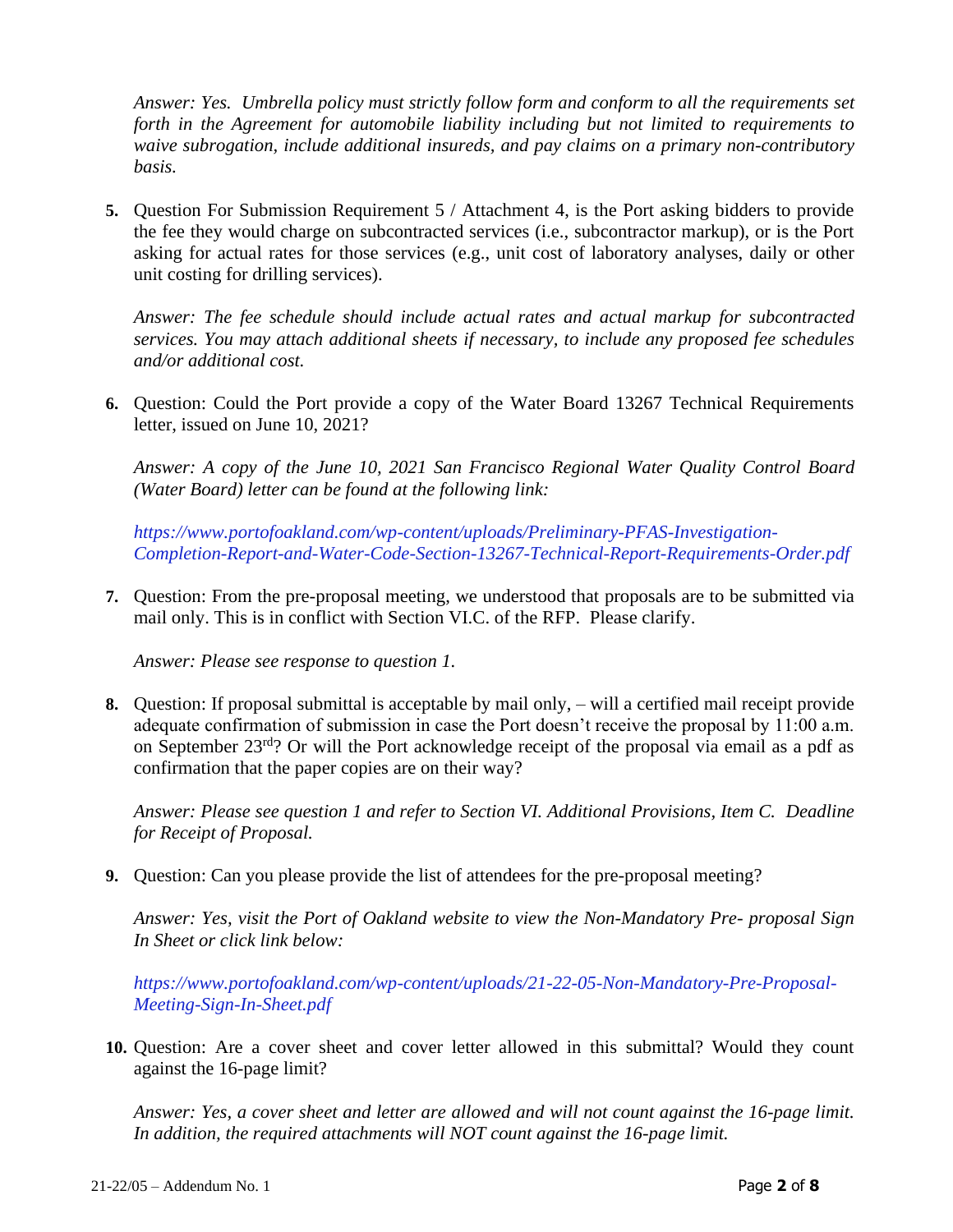**11.** Question: Because of the 16-page limit, we are wondering if staff resumes will be counted toward that page limit if we include them in an appendix?

*Answer: No, it will NOT count against the page limit.*

**12.** The Port of Oakland's RFP No.: 21-22/05, On-Call Per- and Polyfluoroalkyl Substances Consulting Services indicates the services being sought are in response to the additional investigation required by the Regional Water Board per their June 10, 2021 Water Code Section 13267 Technical Report Requirements. The RFP did not include a copy of the Regional Water Board's letter with these requirements, nor is this letter available on the Oakland airport's GeoTracker PFAS casefile. Can the Port please provide a copy of the referenced Regional Water Board's June 10, 2021 letter?

#### *Answer: Please see response to Question 6.*

**13.** Question: I would to request Work plans and/or completion reports for the evaluation of four areas surrounded by impervious surfaces, storm drains, and sanitary sewer lines, as recommended in the 12/2020 PFAS Investigation Completion Report and Water Board letters or Orders received since the 12/2020 PFAS Investigation Completion Report submittal. If these documents are not available, what are the expectations for bidders evaluating potential future scope?

*Answer: Please see response to Question 6. The Oakland International Airport Per- and Polyfluoroalkyl Substances Preliminary Investigation Work Plan and Preliminary Per- and Polyfluoroalkyl Substances Investigation Completion Report are available on the State Water Resources Control Board GeoTracker Website. The links for these documents are below: Work Plan:*

*[https://documents.geotracker.waterboards.ca.gov/esi/uploads/geo\\_report/1104226887/T100000](https://documents.geotracker.waterboards.ca.gov/esi/uploads/geo_report/1104226887/T10000012764.PDF) [12764.PDF](https://documents.geotracker.waterboards.ca.gov/esi/uploads/geo_report/1104226887/T10000012764.PDF)*

### Completion Report

*[https://documents.geotracker.waterboards.ca.gov/esi/uploads/geo\\_report/2171148478/T100000](https://documents.geotracker.waterboards.ca.gov/esi/uploads/geo_report/2171148478/T10000012764.PDF) [12764.PDF](https://documents.geotracker.waterboards.ca.gov/esi/uploads/geo_report/2171148478/T10000012764.PDF)*

**14.** Question: In the attached document, it specifies "in evaluating proposals up to 85 points will be allocated for technical excellence and 15 points for local and small local participation as follows for the Prime only. This is an "On-Call" project without specific scopes of work; therefore, preference points will only be awarded to the Prime."

Is the 15 points only provided to local/small primes that are bidding directly? Our company, Tetra Tech, is a large firm so we were planning on utilizing local/small subs for portions of the work. Would we still receive credit for this? Because based off the attachment it seems like only small/local business bidding directly are eligible for these 15 points. Can you clarify?

*Answer: Up to 15 preference points are awarded to the Port Certified Prime. With on-call projects, we can not award preference points to subs because the scope of services is not defined at this time.*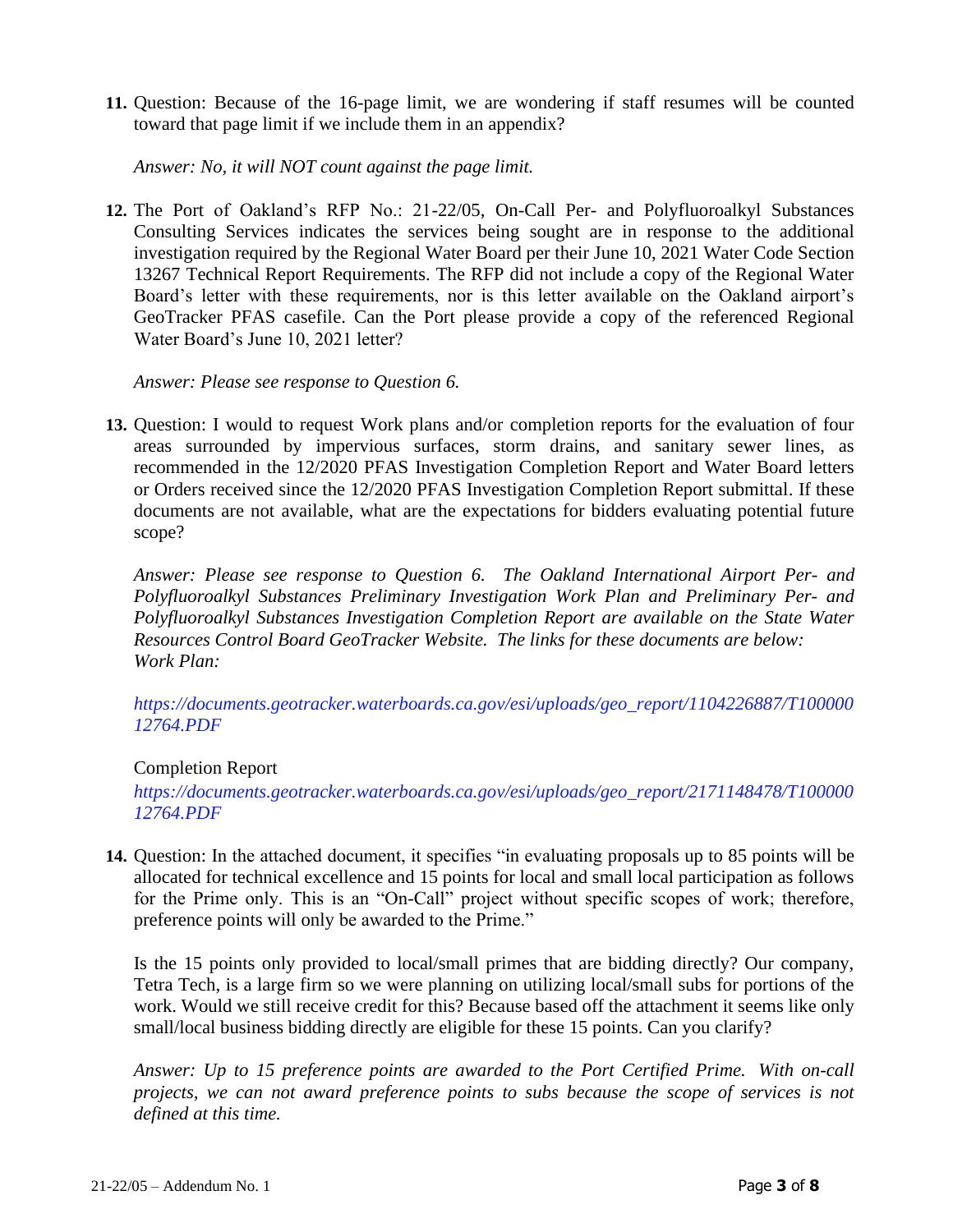**15.** Question: Will we be eligible to receive points for utilizing other Port certified local/small businesses as our subcontractors?

*Answer: No, for on-call projects we do not award preference points to subcontractors. Only the Prime contractor will be awarded points.*

**16.** Question: Under Evaluation Criteria 5, must one be a Small Business to qualify for Local Impact Area (LIA) points? The criteria only mentions Small Local Businesses, and not local businesses in general. Attachment 5-A mentions LIAs, and not necessarily as Small/Very Small Businesses. Any clarification would be helpful.

*Answer: In order to qualify for the preference points a business must be certified with the Port as either a local and or small business in Alameda or Contra Costa Counties.*

**17.** Question: Section I, Project Overview: May we please have a copy of the PFAS Completion Report, dated December 2020?

*Answer: Please see response to Question 13.* 

**18.** Question: Section 1, Project Overview: May we please have a copy of the Regional Water Quality Board's comments and subsequently issued Water code Section 13267 Technical Report requirements issued on June 10, 2021?

*Answer: Please see response to Question 6.* 

**19.** Question: Section II, Scope of Services, Item C: For any investigation-derived waste (IDW), between the Port and Consultant, who will be responsible for the following activities: transporting IDW to staging area, chemical analysis of IDW for waste characteristics, staging and temporary storage, secondary containment, security, and transport and disposal at appropriate facilities?

*Answer: The Consultant will be responsible for transporting IDW to staging area, chemical analysis of IDW for waste characterization, staging and temporary storage, secondary containment, security, and transport and disposal at a Port approved disposal facility.* 

**20.** Question: Section II, Scope of Services, Item E. Is there any expectation to perform any remediation services that would require us to subcontract a licensed hazardous substance removal contactor under this contract?

*Answer: PFAS is still being investigated at Oakland International Airport, and it is too early to know if or what kind of remediation support or services will be necessary. The On-Call PFAS Consulting Services RFP Scope of Work includes remediation as a possible service.*

**21.** Question: Section III, Port Policy and Other Requirements: Item 5: Would the Port have objections to proposed replacements of some provisions in the Port's Professional Services agreement with alternative provisions that reflect industry standards?

*Answer: Proposers may submit proposed revisions to the Port's standard Professional Services Agreement. The Port may consider these proposed revisions for the successful proposal. The Port reserves the right to reject or accept any or all proposed revisions, in the Port's sole*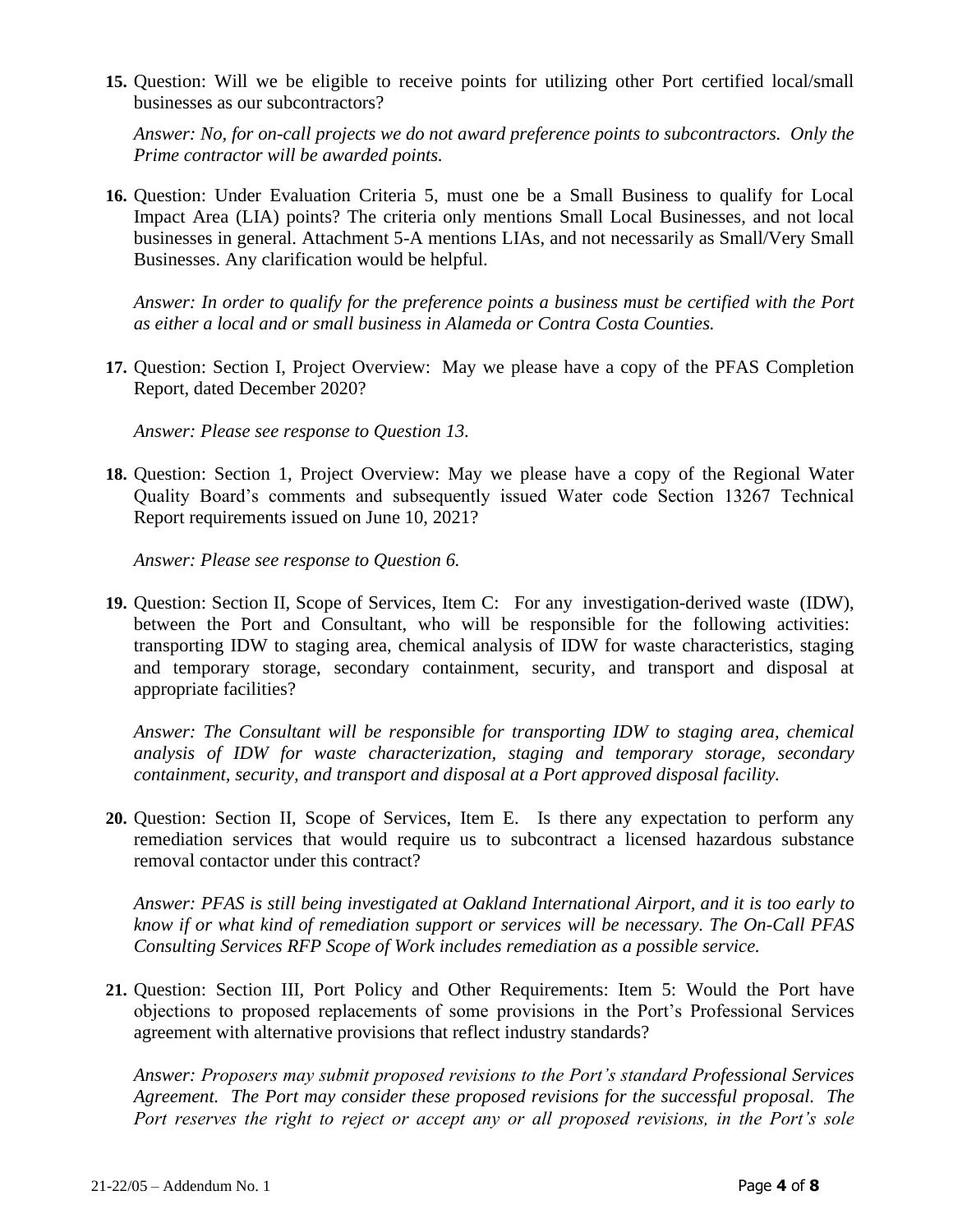*discretion. Exceptions are discouraged and may result in lower evaluation points during the Port's evaluation of your proposal.*

**22.** Question: Section IV Submission Requirements, Item 7, Litigation and Other Information: Would the litigation be specific to consulting work at an operational airport like Oakland where the scope is similar?

*Answer: No, in order for the Port to properly evaluate your firms' capabilities, please provide information describing any and all litigation, arbitration, investigations, or any other similar actions that your company, its principals, directors, and/or employees have been involved in during the last five (5) years relating to your company's services.*

**23.** Question: Section VI Item F, Reimbursable Expenses: How many electronic and hard copies are typically required for reproduction of documents?

*Answer: This is an RFP for On-Call services, please provide a unit cost for report production, including an electronic copy on CD and hard copy.* 

**24.** Question: Section VI, Professional Services Agreement, Item 6. 3, Conflict of Interest, second last paragraph: Can the Port provide an example from the past where a prior consultant has had an adverse or "potentially adverse conflict of interest" when performing similar scope?

*Answer: No. Review Item 6.3 Conflict of Interest in the Professional Services Agreement.*

**25.** Question: Section VI, Professional Services Agreement, Item 7, Confidentiality, 7.1: Can the port provide an example or clarification from the past where a prior consultant had accepted employment from another client for similar work, and used confidential information that was used "adverse" to the Port's interest?

*Answer: No. Review Item 7.1 Confidentiality in the Professional Services Agreement.*

**26.** Section VI, Professional Services Agreement, Item 7.3, Audit, and Inspection: Is there missing information for this item?

*Answer: No information is missing. The title for the "Audit and Inspection" section of the Professional Services Agreement article is marked as 7.3 instead of 8 as the title for the section including retention, production, etc. Section 7.3 will be changed to 8 and the rest of the section numbering will be adjusted and corrected in the final agreement executed by the Port and the successful proposer.* 

**27.** Question: Section VI, Professional Services Agreement, Item 7.6, Production: As we are likely to produce documents with various inputs, we may have numerous files across multiple different platforms and databases. Would the Port be open to a schedule for delivering these Records that reflects the effort and coordination required rather than a set duration of 10 business days?

*Answer: Proposers may submit proposed revisions to the Port's standard Professional Services Agreement. The Port may consider these proposed revisions for the successful proposal. The Port reserves the right to reject or accept any or all proposed revisions, in the Port's sole*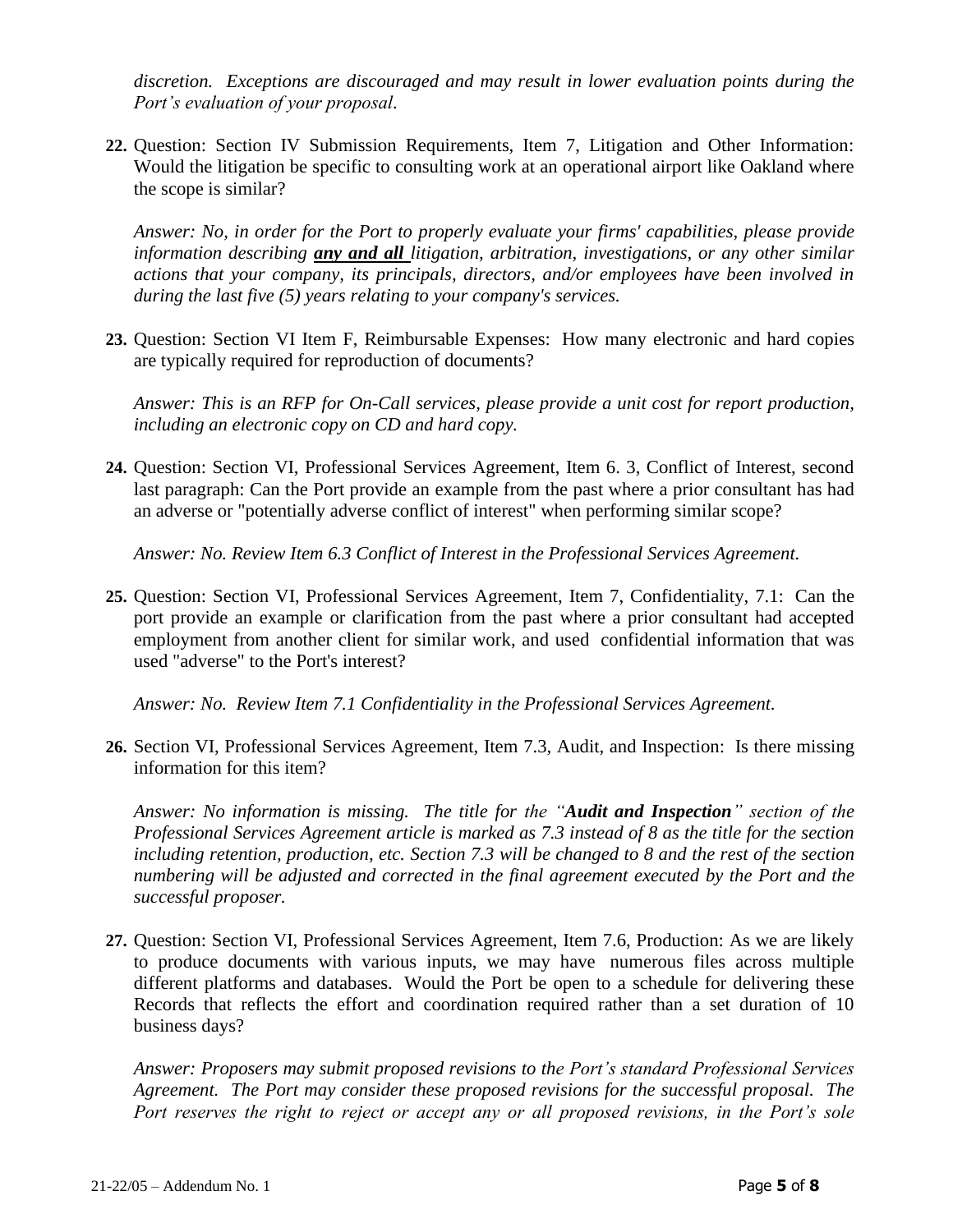*discretion. Exceptions are discouraged and may result in lower evaluation points during the Port's evaluation of your proposal.*

**28.** Question: Section VI, Professional Services Agreement, Item 8.1, Notices: Will change requests in scope, cost, or schedule, require formal notices by certified mail, overnight delivery, or personal delivery? Is an electronic change acceptable?

*Answer: The Professional Services Agreement can only be changed through a Supplemental Agreement. Refer to Section VI, Professional Services Agreement.* 

**29.** Question: Section VI, Professional Services Agreement, Appendix F, Indemnification, Part A, Liabilities: Can we and our subconsultants limit our liability to insurance limits, and work directly related to our efforts only?

*Answer: No. Please refer to the liability, indemnification and insurance requirements as set forth in Section VI, Professional Services Agreement. Proposers may submit proposed revisions to the the Port's standard Professional Services Agreement. The Port may consider these proposed revisions for the successful proposal. The Port reserves the right to reject or accept any or all proposed revisions, in the Port's sole discretion. Exceptions are discouraged and may result in lower evaluation points during the Port's evaluation of your proposal.*

**30.** Question: Section VI, Professional Services Agreement, Appendix F, Indemnification Part B, Item (1): How long does the Port anticipate the implication of the provision, and would there be a past example of when these provision would apply?

*Answer: Please refer to the liability, indemnification and insurance requirements as set forth in Section VI, Professional Services Agreement.* 

**31.** Question: Section VI, Professional Services Agreement,, Appendix F, Indemnification Part B, Item (1): Would the Port rather that the consultant reviewing construction contracts prior to bidding to ensure that the named Consultant is added as and additional insured on its CLG insurance coverage? As the consultant is not privy to the contract, we may not have an awareness of a construction contract's exitance, the context of the project scope, and how it relates to our efforts.

*Answer: Please refer to the liability, indemnification and insurance requirements as set forth in Section VI, Professional Services Agreement. Proposers may submit proposed revisions to the the Port's standard Professional Services Agreement. The Port may consider these proposed revisions for the successful proposal. The Port reserves the right to reject or accept any or all proposed revisions, in the Port's sole discretion. Exceptions are discouraged and may result in lower evaluation points during the Port's evaluation of your proposal.*

**32.** Question: Nondiscrimination/Small Business Utilization: the first two bullet points mention certified prime firms and certified prime consultant. What is the difference? Can a company qualify for both categories?

*Answer: They are one in the same.*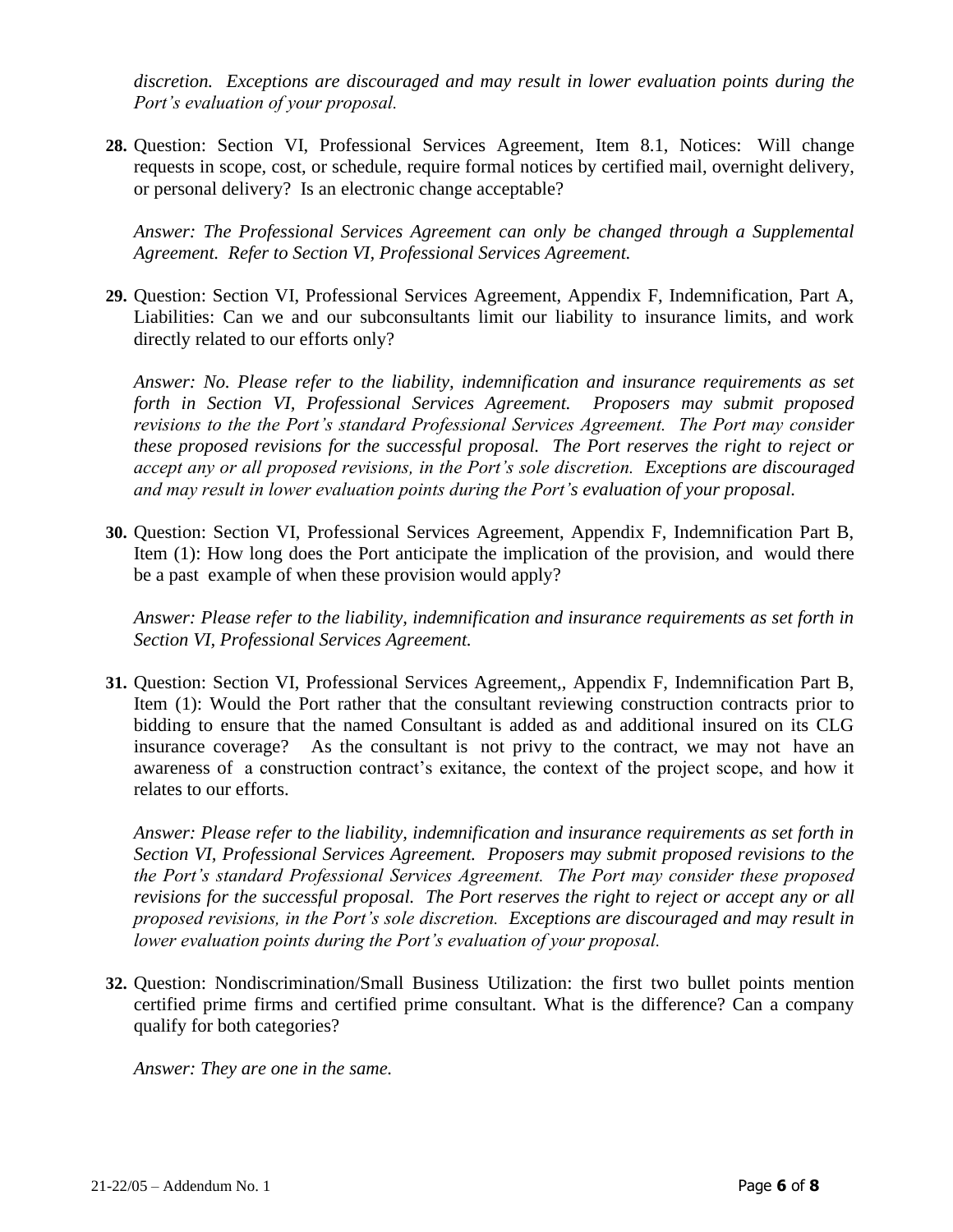**33.** Question: Nondiscrimination/Small Business Utilization : For the section on the points for complying with the Port's values and programs, do small and very small local businesses need to be certified by the Port in order to receive points or are other certifications acceptable?

*Answer: Yes, to qualify for preference points a company must be certified by the Port of Oakland.*

**34.** Question: Is preparation of the work plan in response to the June 10 letter under existing contract or included in the RFQ scope?

Is implementing the work outlined in the above-referenced work plan under existing contract or included in the RFQ scope?

*Answer: Assisting the Port in responding to the June 10, 2021 Water Board letter is part of the RFP Scope. This will include, but not limited to, preparing and implementing a work plan as required by the June 10, 2021 Water Board letter.* 

**35.** Question: What weight will be given to prior experience at airports in evaluating proposals from firms that otherwise have extensive experience with PFAS issues and what weight will be given to the prior airport experience related to PFAS matters?

*Answer: Please refer to Sections IV. Submission Requirements and V. Evaluation Criteria.* 

**36.** Question: Please define what is envisioned for "legal support" cited as item F. in the Scope of Services.

*Answer: Legal support includes, but not limited to, providing technical support and preparing technical documents to assist Port Attorneys.* 

**37.** Question: Is decontamination of PFAS-containing equipment and/or substitution of fluorinefree foams contemplated within the scope of services?

*Answer: This RFP is seeking a consultant to assist the Port with all PFAS matters that may occur during the contract period, including support for decontamination.* 

**38.** Question: The June 10, 2021 water board letter requires "*1) a work plan, a sampling and analysis plan, and an implementation schedule for conducting additional soil, storm water, sediment, groundwater, and preferential pathway investigations at OIA by September 30, 2021, and 2) a report documenting the results of the completed investigations by December 31, 2021*." Given that proposals are due to Port of Oakland on September 23 and we envision that the Port will need sufficient time to select a PFAS-qualified firm, has the Port discussed with the Water Board an extension of the September 30, 2021 deadline?

*Answer: The Port is working with the Water Board to request an extension for submission of the work plan and sampling and analysis plan for additional sampling.* 

**39.** Question: "How would a situation be handled where the consultant is asked to assist the Port in a legal matter when one or more of the adverse parties is already a client of the consultant?"